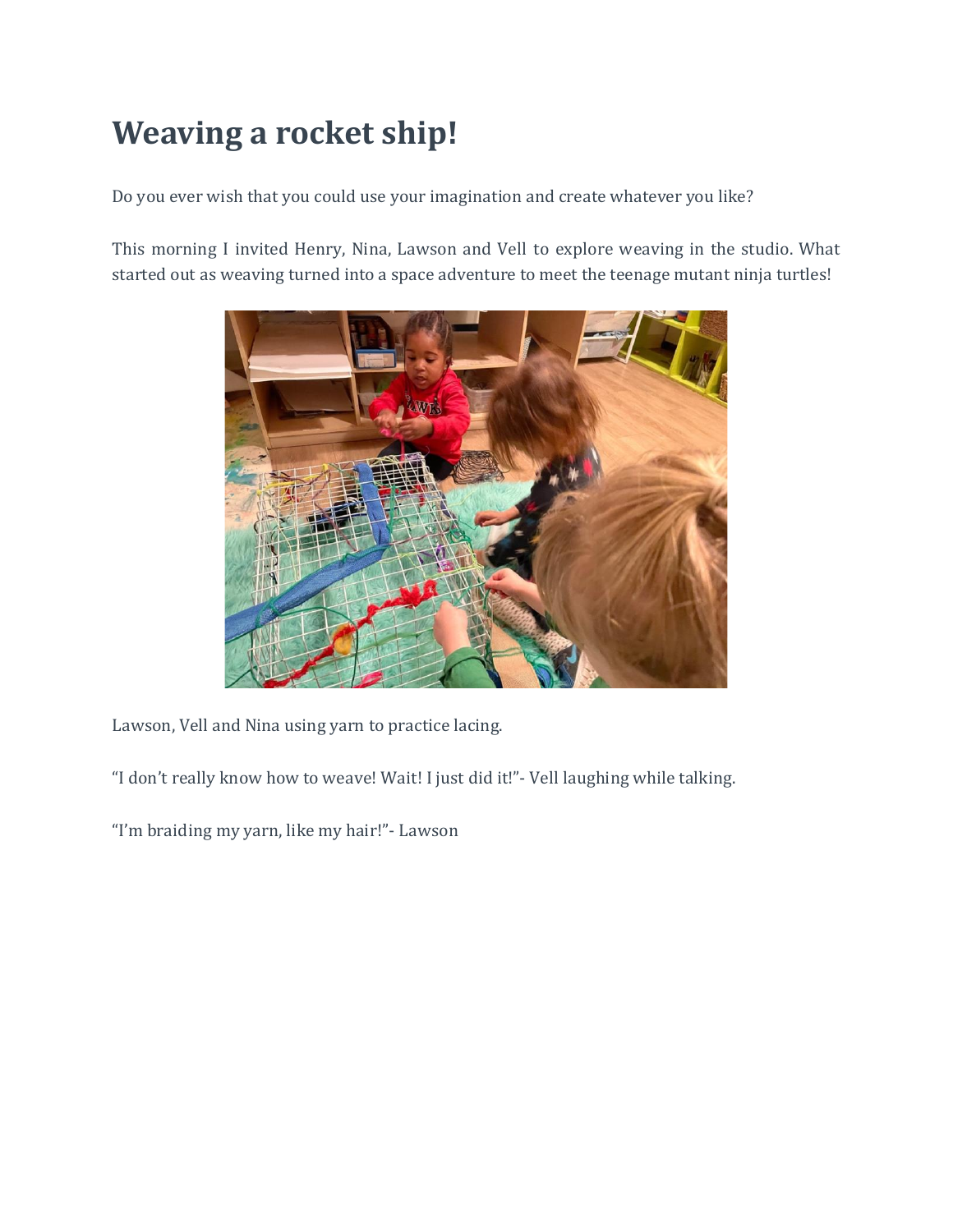

Everyone was content with practicing weaving when Henry mentions a rocket ship. "Hey I saw a rocket ship! I wanna build a rocket ship!"- Henry

He uses yarn to connect the shopping carts together. "We can sit in these!"- Henry.



Henry wrapping the yarn around the handles.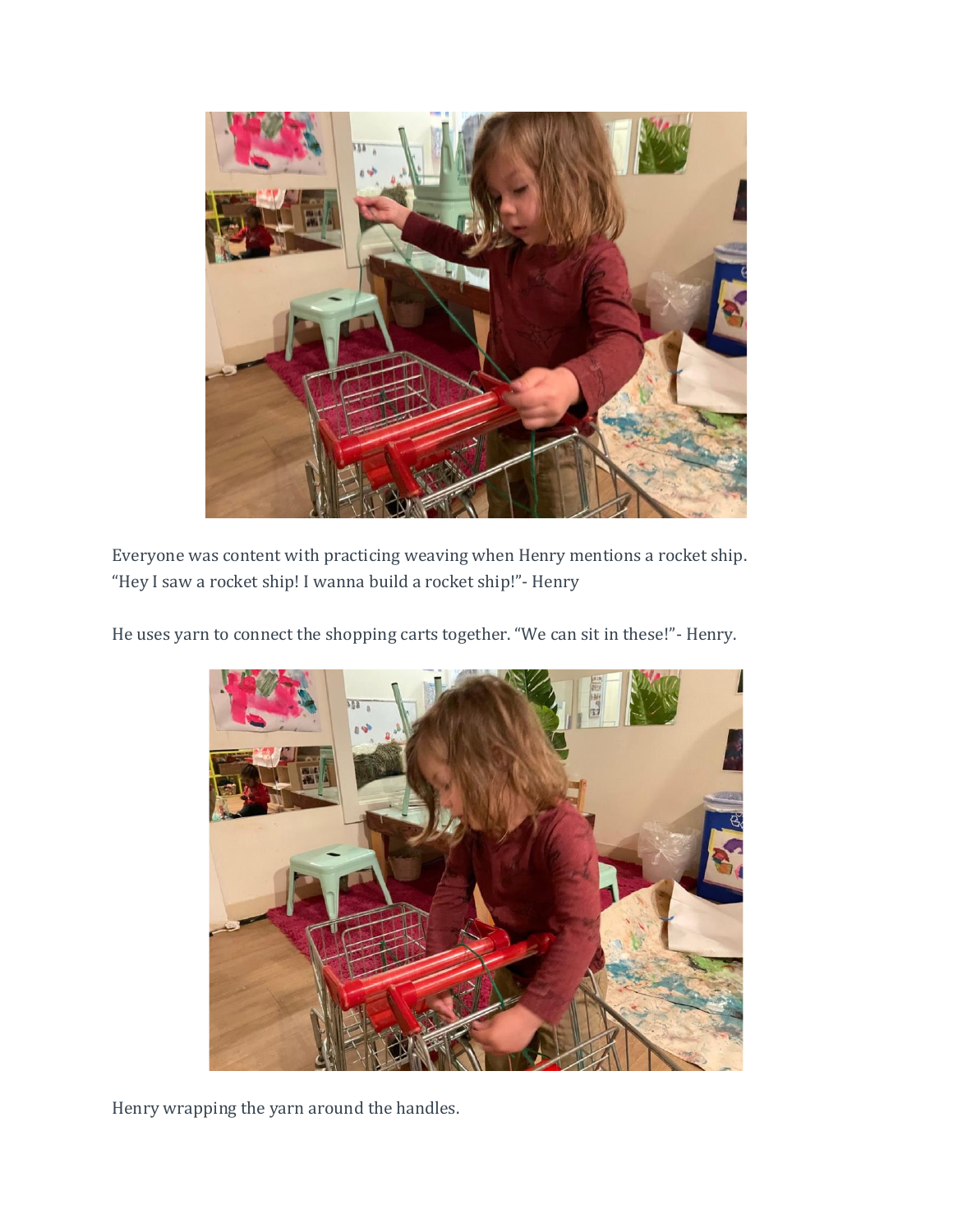

"This can be the house that connects to the rocket ship!"- Vell

"I wanna put my doggy in there!"- Nina.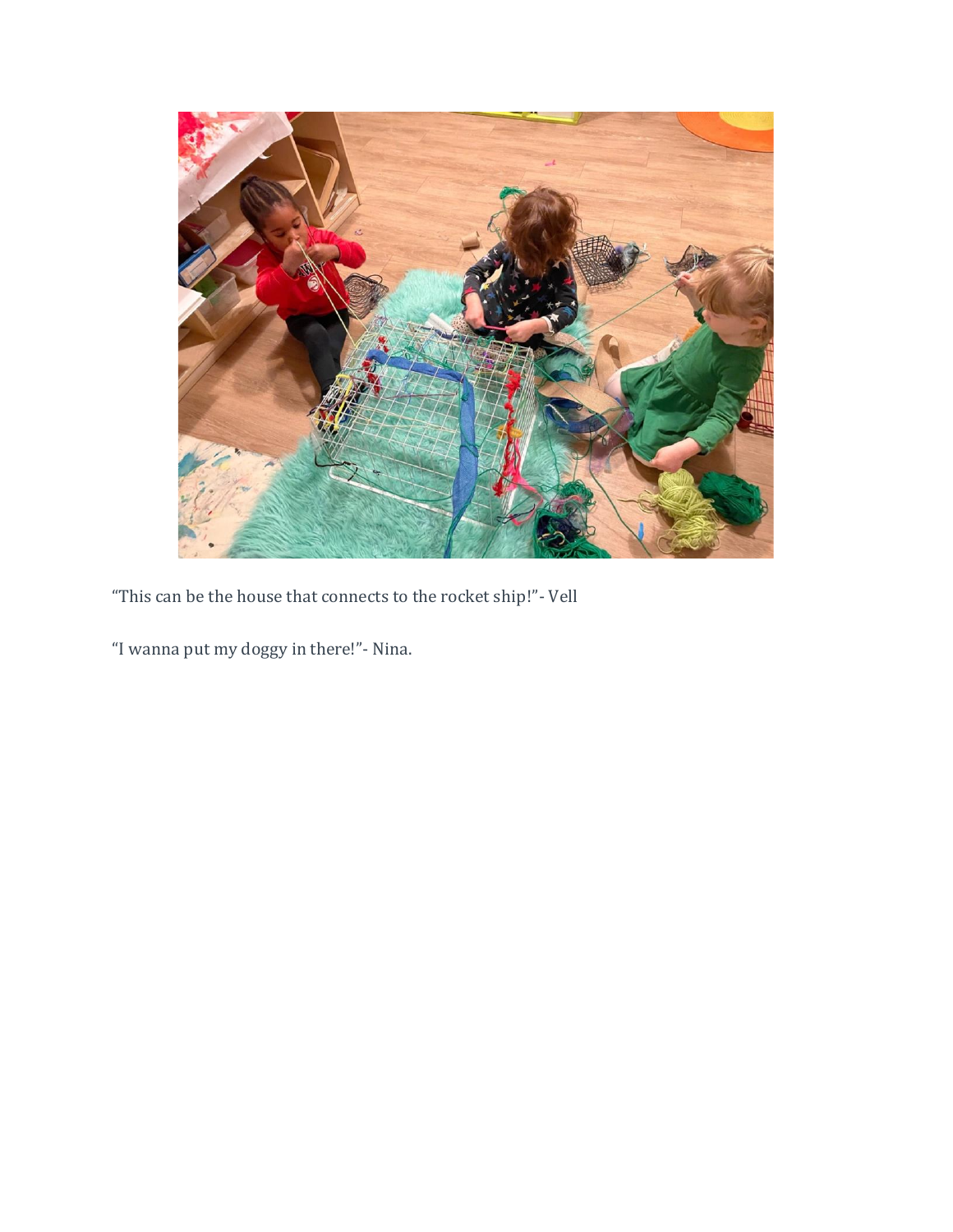

"Where would we go in the rocket ship?"- Charletra.

"We can see the Teenage mutant ninja turtles!"- Henry.

"Yeah, I like them too!"- Vell.